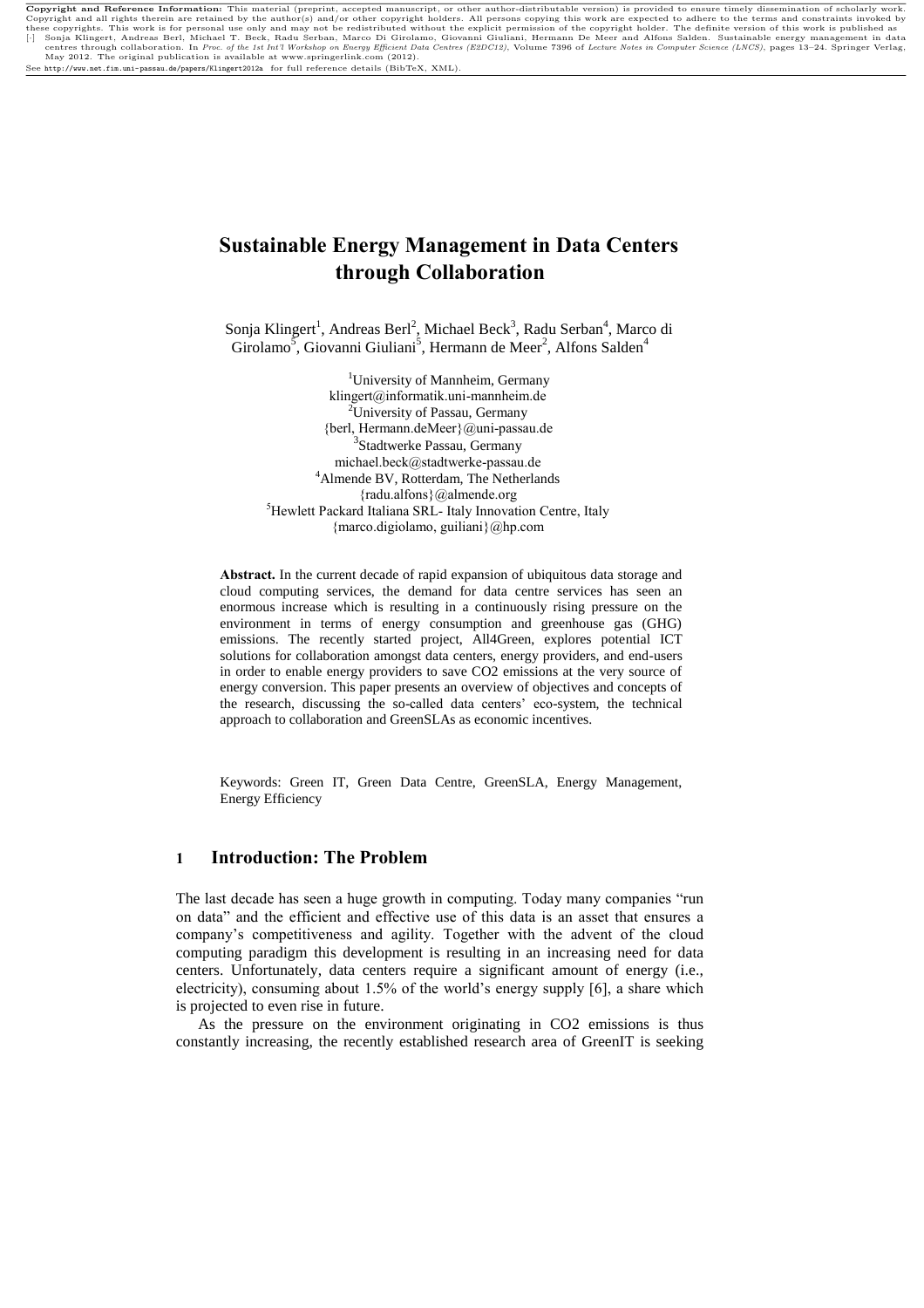for ways of reducing the energy consumption of or through ICT – with data centers, due to their magnitude of energy consumption, as one major research field.

However, just saving energy in data centers alone might not be enough: it is the energy provider that creates an amount of CO2-emissions depending on the energy sources used to generate electricity. Until now energy providers have fulfilled the energy demand of data centers elastically, organizing the energy conversion according to the needs (in terms of power) of their customers, notwithstanding the means this requires.

The same applies to the relationship between the data centre and their customer: Based on performance oriented service level agreements (SLAs), the data centre delivers its services as and when the end users require them without taking the environmental impact of this service delivery into account.

As long as those two relationships remain untouched, this situation of skyrocketing energy demand and its environmental impact will not change.

The newly established EU-FP7 project All4Green taps on the efficiency potential of viewing the partnership between the data centre (DC), its energy provider (EP) and the data centre end user (EU) as an eco-system which has the option to reduce CO2 emissions considerably if the partners cooperate through a utility negotiationbased collaboration. For instance, during times of unanticipated high energy demand from outside the system, instead of using CO2-intensive energy sources (such as, additional diesel generators) to accommodate this short-term demand peak, the EP can request temporary energy demand capping or decrease from the DC.

We propose a mechanism based on negotiation and rewarding end users, data centers and energy providers who are opting for more environmentally friendly Service Level Agreements (GreenSLA), and are not only taking into account the energy cost, but also the energy source and environmental cost of the services provisioned.

This paper is structured as follows: first we capture findings from related work areas (section 2), then we present an introduction to energy provision and the eco system of EP, DC and EU (section 3). We then explain strategies used to actively shape the energy demand upon the EP's request (section 4), and finally we make an attempt at estimating the impact this collaborative approach might have on the energy supply landscape.

# **2 Related Work**

The shaping of energy consumption in DCs has recently been brought forward through green computing initiatives such as The Green Grid initiative [9], which look not only at the DC infrastructure, but also at the "useful services" in a server (at application-level).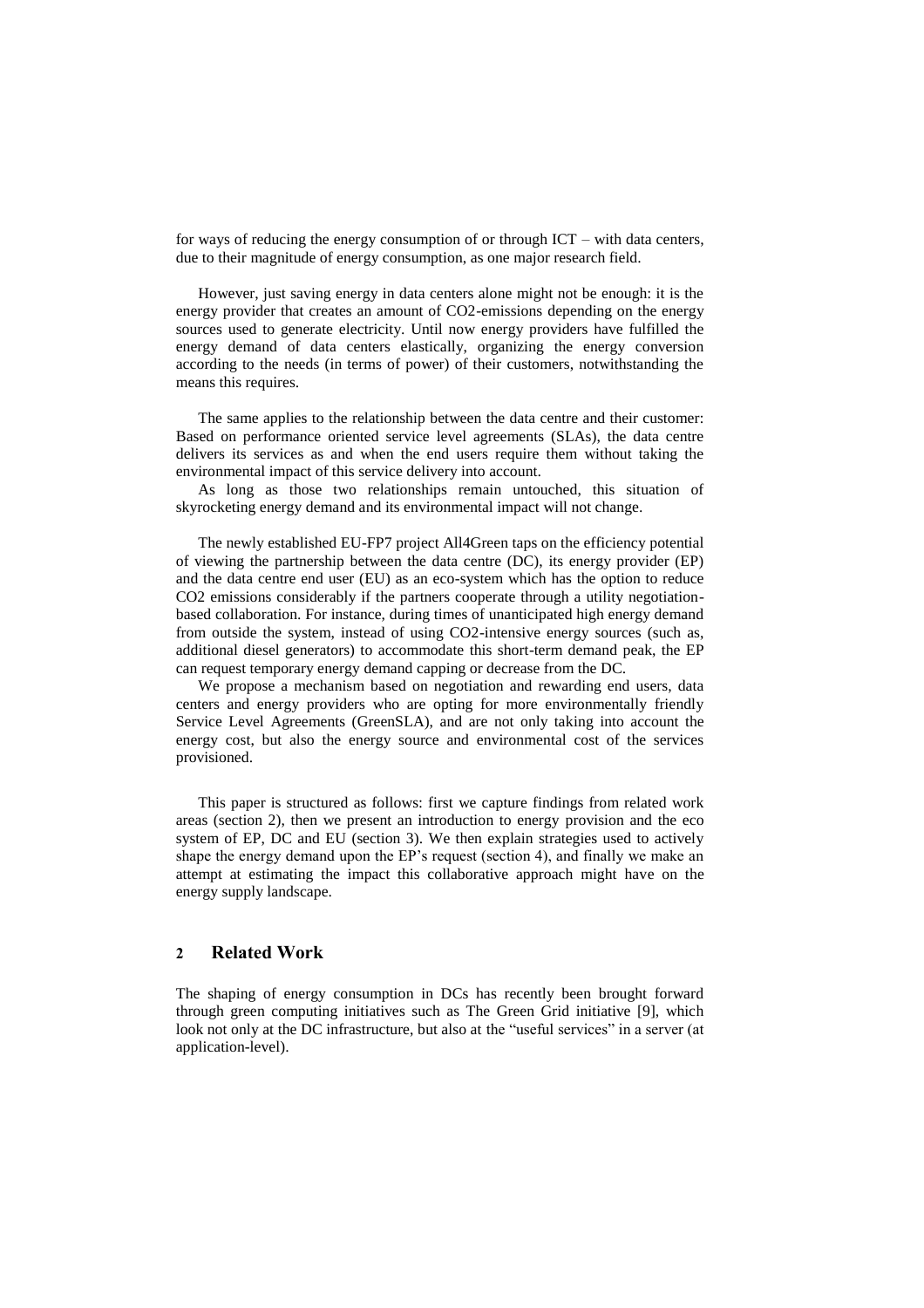Fit4Green [10] consolidates existing research in the area of federated DC management system engineering, extending it with respect to robust and proactive resource scheduling mechanisms for distributing system load under resource constraints and uncertainty. For these the project capitalizes on results of the research project FIT4Green, which aims at saving 20% of energy at data centre operation through the integration of an energy aware management plug-in on top of the existing data centre framework system<sup>1</sup>. Multi-agent frameworks supporting distributed resource constrained scheduling problems [\[7,](#page-12-0)8] are considered as an alternative for improved workload control, which can lead to shaping of energy load. Increasing flexibility in contracting between DCs and ICT end-users, and exchanging energy demand and supply information between energy producers and DCs allows more energy-efficient power management at DCs and at the same time meeting Green-SLAs.

SLA as a means to actively influence the environmental impact of DC operation has not been thoroughly tackled in research. Some preparatory work ([11]) has been carried on in the in the area of SLA-based scheduling with the goal to evade SLA breaches by turning them into scheduling algorithms [4]. The power of SLA for environmental objectives has been first recognized by [5] where new SLA parameters trying to catch the CO2 impact of DC operation were introduced – and approach comparable to [3] who integrated CO2 parameters into the quasi-standard for scientific SLA, the WS-Agreement. The concept of GreenSLA was introduced by [1], [2] in the context of energy efficient DC operation.

# **3 Establishing a Collaboration between Energy Provider, Data Centre and End User**

#### **3.1 Energy Provisioning**

The Smart Grid is supposed to lead us into an energy efficient era with less overhead in energy production, less wasted energy on the consumer side, and an increased utilization of renewable energy. However, the combined volatility of both, energy supply and energy demand leads to a major challenge: On the one hand, high demands of energy (imposed at peak times) result in the activation of less efficient energy generation. On the other hand, renewable energies are unfortunately based on energy sources that tend to be subject to uncontrollable factors as, e.g., wind or sunlight, and need to be consumed as available.

Energy production can be classified into base load, medium load, peak load, and renewable energy generation (see figure 1) which have different characteristics

l

<sup>1</sup> www.fit4green.eu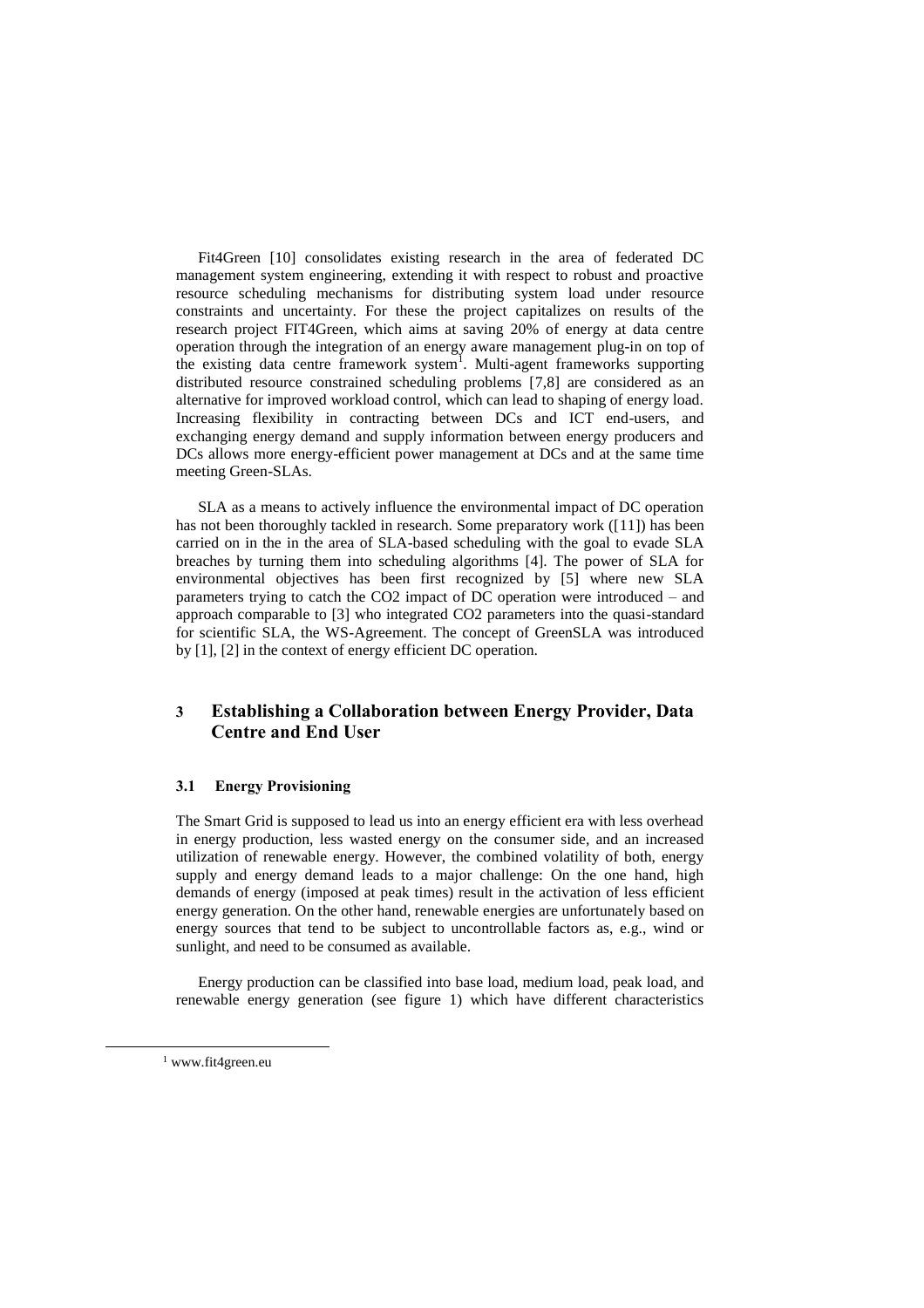regarding the dynamic adaptation to volatility of demand. These characteristics, in turn, have different impact on  $CO2$  emissions and power density<sup>2</sup>:

- Peaking power plant:
	- o Generation of energy is very expensive and resource intensive (mostly fossil energy sources)
	- o Highly responsive to changes in load
	- o Pumped-storage hydroelectricity, gas turbines
- Medium load power plant:
	- o Medium cost for energy generation
	- o Responsiveness to changes in load is moderate
	- o Combined gas and steam power plants
- Renewable energy sources
	- o Replaces energy sources for base load
	- o Wind and solar power
- Base load power plant:

-

- o Cheap and relatively efficient generation of energy
- o Responsiveness to changes in load is low
- o Nuclear, coal, hydro power



Figure 1: Structure of power generation (Source: Brautsch et al., 2011)

<sup>&</sup>lt;sup>2</sup> In the first project phase, CO2 will be the main indicator to assess the impact of the energy conversion process on the environment. However, this measure doesn't capture e.g. the potential risk of nuclear energy. Therefore one research topic is to integrate other output measures into the CO2 indicator.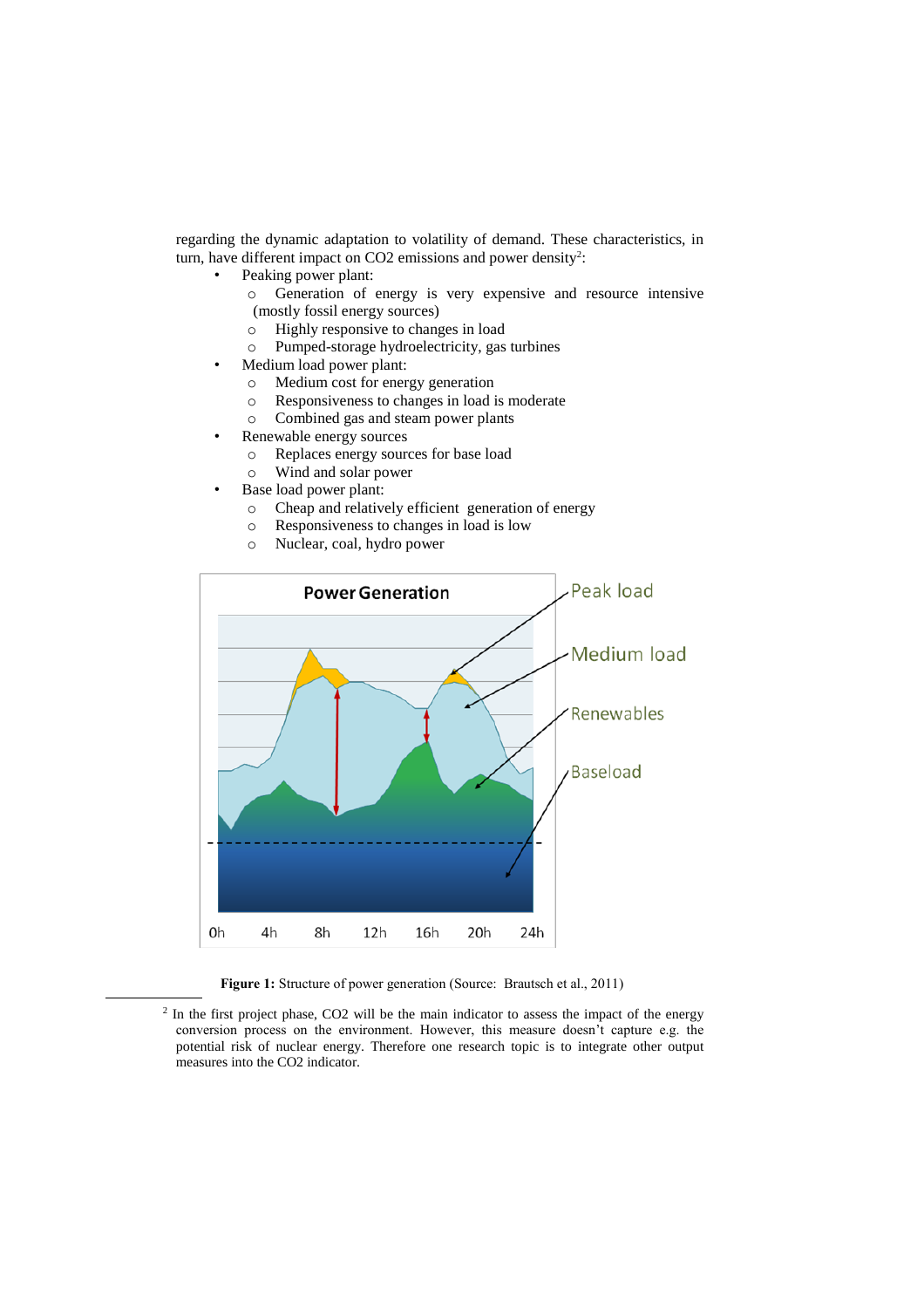Generally speaking, the quicker the power plants have to react to energy demand spikes, the greater the impact on the environment. The peaking power as the most flexible and least environmentally desirable is generated whenever the energy demand exceeds the planned limit. Today it is exclusively up to the EP (who can also be a producer, an energy trader or a mix of the two roles) to react to sudden increase in energy demand by adding inefficiently produced peak energy to the grid. The potential for closer interaction between energy producers and energy users like DCs is thus not tapped.

#### **3.2 The All4Green Eco-System**

In this section, the infrastructure of the grid proposed by All4Green project is presented. Instead of putting the focus of the energy optimization in DCs solely on ICT resources and/or HVAC infrastructure within the DC, All4Green broadens the scope and integrates all players into one eco-system. Within this eco-system, the DC or DC Federation (denoted DCF) has the double role of being the customer of the EP as well as being the supplier of ICT services to their customers. EU/End User represents the demand side of the DC. A typical user aims at minimizing the total costs of computing, i.e. the price paid to DC for computing services, but also has a bias to choose for SLAs that provide more sustainable and more energy-efficient energy usage. It will prefer cheaper, longer term contracts, providing stability for computing services; contracts with DCs with a better reputation, e.g. based on "good history"; contracts which provide better service levels, i.e. higher quality, less execution delays and fewer incidents, and those less binding, i.e., the ones which allow de-commitment without penalties from EU's part but not from DC's part. User propensity for green computing and Green SLAs will encourage DCs that are able to provide Green Computing using renewable energy sources. EP/Energy Provider represents the energy supply side for the DC. Its goals are to acquire a uniform and predictable load for all energy delivered to DC, and in some countries to not exceed its maximum amount of emissions, i.e. a "Green Quota" established by the Government. It tries to apply different strategies to maximize its profit while selecting the most preferred and easily available energy source mix from its suppliers. This is why EP prefers predictable energy loads and uses energy consumption profiles of its DC customers, shared voluntarily as part of energy provisioning agreements, or measured by EP based on monitored Key Performance Indicators. In order to reduce cost, EP tries to avoid power peaks, as this is traditionally the most costly power and involving non-renewable energy sources.

DC/Data Centre acts as provider of computing services and as demand side for the EP. With its specific business model it wants to stay on the market, maximizing turnover, minimizing cost. One sustainability strategy can be to market green products. The DC's workload profile influences its energy consumption profile and it can choose to share this profile with the EP to obtain a discounted energy price for a given energy source provisioned by EP. The DC also employs forecasting to anticipate its own workload profile under different strategies for accepting computing requests.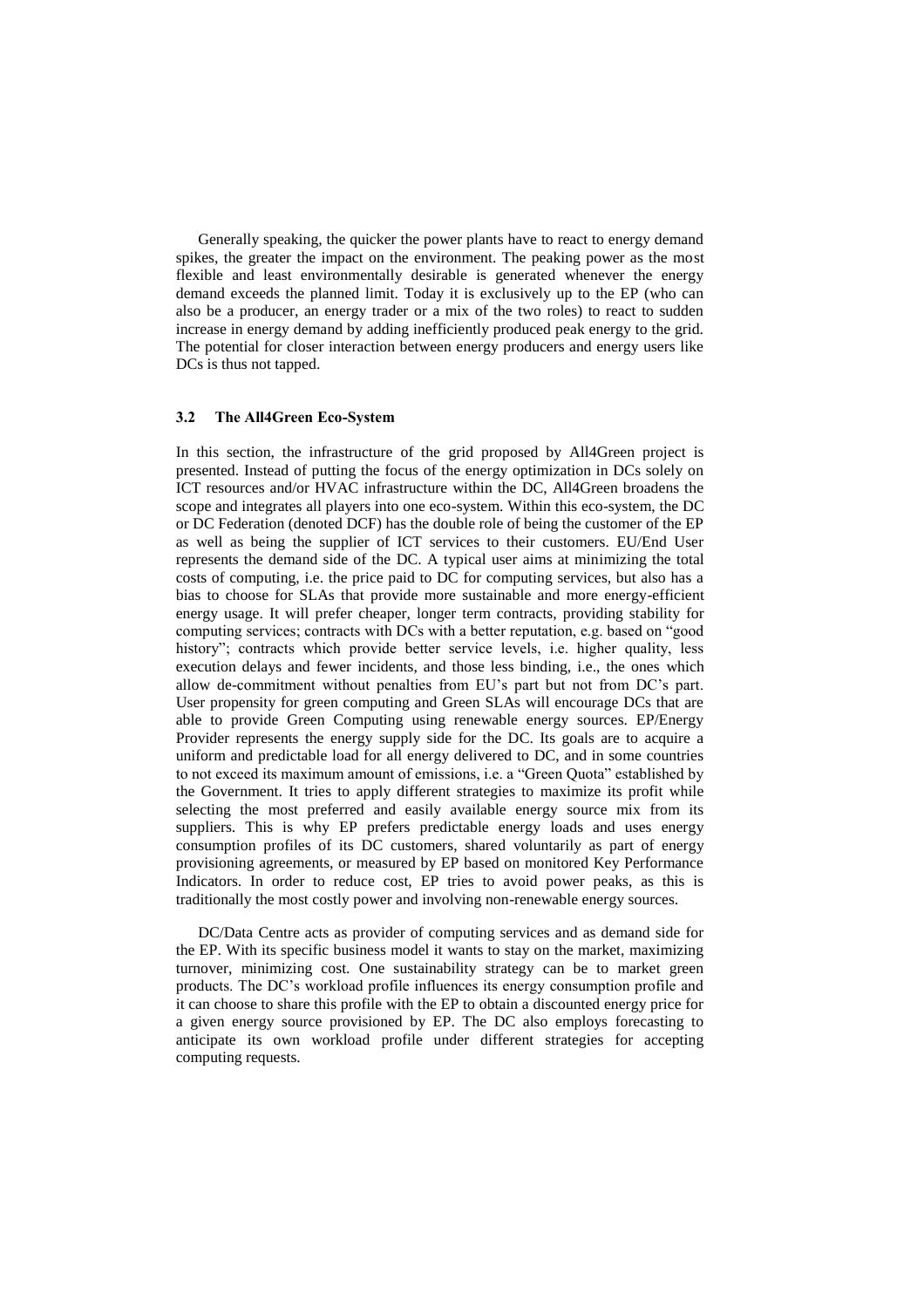

**Figure 2.** All4Green Eco-System

Figure 2 shows the envisioned relations between the EP, the DCs and the ICT EUs. The communication between the EP and its customers (e.g., the DCs) will be bidirectional, instead of just unidirectional, as it is now. Nowadays, in general there is no (or just a very limited) digital communication between these entities, and the EP only has knowledge about the overall amount of power that was consumed in the past. Thus, the possibilities to send data from the EP to the customers (and vice versa) are very limited. However, for a smart, ecological grid, this is a crucial requirement, since an intelligent distribution and well-planned scheduling of available power resources is not possible without further information about the customer's future needs. Customers that agree to delay some power-consuming tasks for some hours have to be noticed in case that enough energy gets available inside the grid, so they can start their tasks. Of course, the EP cannot send the same signal to all its customers. Otherwise, too many participants might start consuming energy at the same time so that the demands for energy would overwhelm the currently available resources. So, a scheduling approach has to be developed to notify the right subset of consumers at the right time. Additional information about the delayed tasks and the amount of energy a customer usually needs at a specific time of day should be taken into account by the EP.

For this, a digital connection between DC and EP is needed

- to send notifications regarding available energy resources from the energy provider to the DC.
- to send notifications from the EP to the DC in case there is an energy shortage in the grid and to ask the customer to reduce its consumption
- to tell the EP which amount of energy will be needed in the near future and for how long. Additional information that supports scheduling could also be included, e.g., how urgently the energy will be needed then.
- to tell the EP how much energy is locally buffered (e.g. by the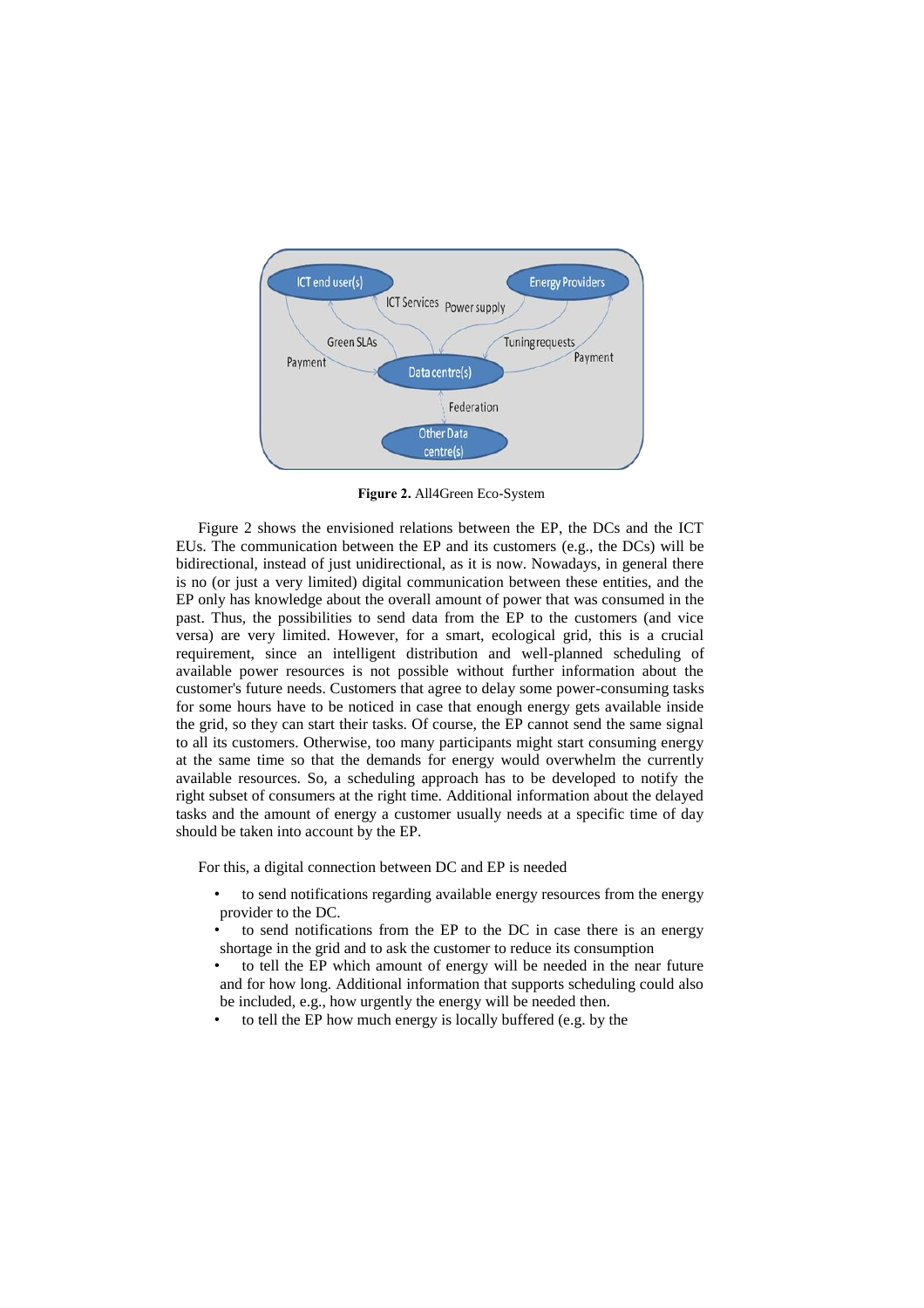UPS) and could possibly be used by the data centre itself (e.g., by switching off the UPS as backup-energy or as energy storage in case the grid state is getting critically low/high).

For planning purposes, up-to-date information will be needed. This gets even more important when renewable energy sources should be used by the providers. Short-term fluctuations of the amount of produced power complicate the prediction of available energy. To deliver energy in a timely manner to its customers, the EP also needs to receive up-to-date information from the customers.

Scheduling is not only done by the EP. Inside a DC, some non-urgent tasks can be delayed. Another way of raising or reducing the amount of needed energy is to migrate workload to federated DCs located in, e.g., another country or region. For instance, tasks are moved to a place where enough energy is currently available meaning: It is more energy efficient to move jobs to where they can be done, instead of moving energy to where it is needed.

Furthermore, a DC that hosts workload for its ICT EUs, might introduce a new kind of green contracts (GreenSLAs, see section 4.2). EUs that agree to accept a limited QoS reduction for their hosted services might get better pricing conditions.

### **4 Strategies for Shaping the Energy Demand in Data Centers**

There are several energy saving techniques that have been successfully applied in DCs [10] and amongst others can be used to shape the demand in a DC or a DCF in order to comply with requests from an EP. Additionally, in order to exploit the full potential of the envisioned collaborative approach, economic incentives are being developed that foster the collaboration between DC and EU and also instigate the cooperation between DC and EP.

#### **4.1 All4Green Energy Shaping Techniques**

This section contains several techniques for energy load shaping in a DC.

*Dynamical Server consolidation*. A dynamic measure to reduce energy consumption is to consolidate servers that are not used at their normal capacity into fewer ones, with a better utilization. Thus freed, unused servers can be shut down. When load will grow, some of these servers will be restarted (FIT4Green approach) [12] [13]

*Server Virtualization.* Virtualization helps consolidate workload on fewer physical servers.s.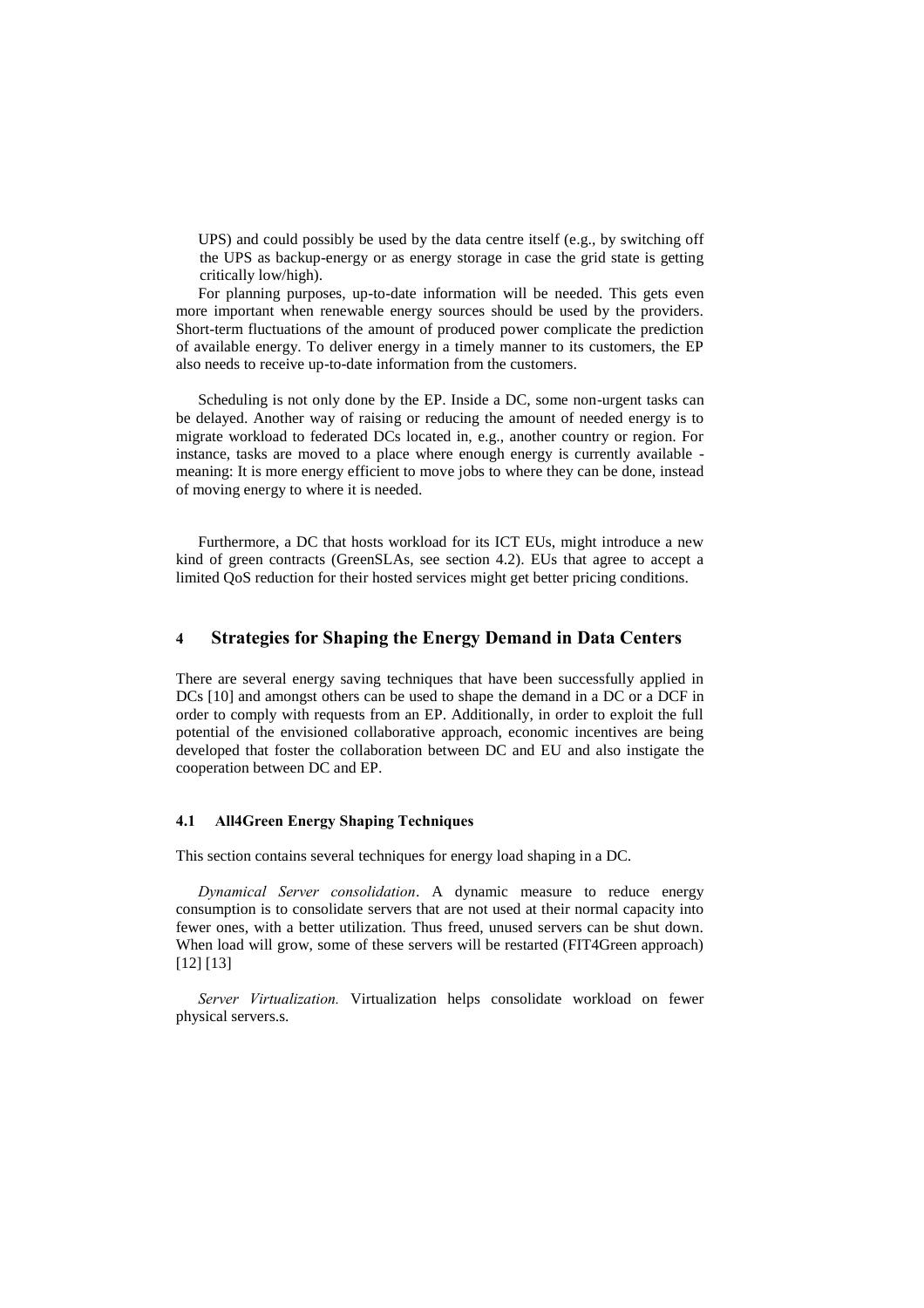*Workload migration across a federation of data centers*. The solution of workload migration is particularly interesting when the transfer of tasks takes place between geographically dispersed nodes, which are subject to different geographical characteristics (cold vs. warm climate) and availability of energy sources (wind power instead of coal).

*Other techniques*. The main problem faced by DC is a dynamic workload demand with abrupt peaks of energy consumption, followed by lower than average demand (outside working hours, at night and during week-ends). Through adapting mid-term workload planning to energy supply planning, peaks can be avoided.

*Cooling*. The cooling infrastructure can serve as energy buffer: At times of high energy supply (through wind, sun) the temperature in the DC can be reduced beyond what is necessary. This buffer can be utilized in times of scares energy. Moreover, thermal "debts" can be created by allowing the temperature to rise up to a certain extent – these debts can then be paid back with renewable energy.

*UPS.* In the event of power shortages or even periods of energy peaks, Uninterruptible Power Systems (UPS) can be started. They can function for systems independently or in parallel with EP power-generating system, for as long as the energy provided by EP is insufficient for all active servers and virtual machines at DC, and after the energy consumption peak is over, they can be stopped again.

*Negotiation as workload coordination mechanism*. The actors in the DC ecosystem can participate in a multi-party negotiation to shape the energy demand in the DC. Separate DC-EP and DC-EU negotiations can take place, with different frequencies and for different objectives: DC-EP negotiation take place weekly or monthly to establish the energy source mix and price per KWh that the DC needs to pay to EP (based on the average energy load demand in the previous period, and the stability/uniformity of the consumption profile). DC-EU negotiations take place monthly or periodically as agreed upon in the SLA and aim at establishing the maximum computing delays for a given computing task cost.t.

#### **4.2 All4Green Energy Shaping Incentives**

The technical collaboration approach introduced above offers a high potential for the optimization of energy provision. Within the traditional legal and economic boundaries however, this potential remains untapped to a great degree: On the one hand full elasticity of electricity supply between EP and DC has been an undisputed principle until now, on the other hand strict performance guarantees between DCs and their customers limit the scope for energy shaping measures in the DC.

This is why All4Green explores strategies that aim at economically supporting the technical options offered by the collaboration tool. A powerful leverage to do this are the contracts between EP and DC as well as between DC and EUs.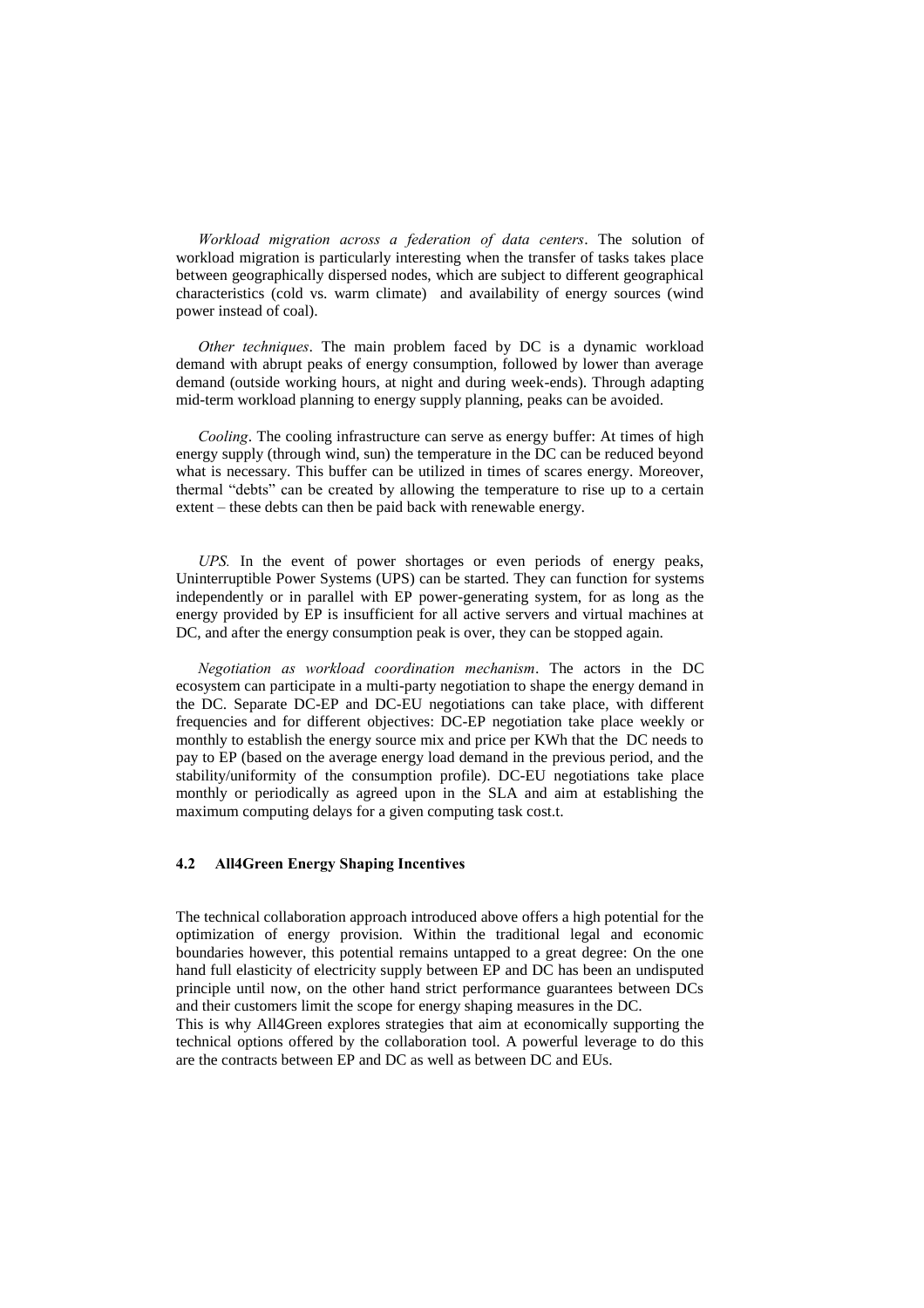There is a bundle of different energy tariffs a business can choose from for the contract with its EP. Most of these are a combination of a baseline tariff that depends on the connected power and a variable component that depends on the kWh consumed.

In All4Green however this rationale of elastic supply is inverted: The EP needs options to require the collaboration from the DC in clearly specified boundaries. This calls for new energy tariffs that foster this collaboration by giving the EP the right to trigger energy shaping activities at the site of the DC. Such a contract will contain the definition of triggering events, but also limitations for the EP, for instance with regard to the number of triggering events per week or month and with regard to magnitude of the DCs activities. At the same time the contract must offer a trade-off for the DC, most likely in the form of a novel pricing system that connects the DC's electricity cost to the intensity of the realized collaboration – thus rewarding the DC if it reacts positively to the triggering event.

However, also on the side of the DC, the scope of technical cooperation is limited due to performance guarantees the data center has given to its customers through their contracts. The guarantees between DC and customer are contained in the service level agreements (SLA), which are the technical parts of IT service contracts.

Until recently these SLA were biased toward sheer performance and availability orientation, no matter at what cost for the natural environment. This resulted for instance in SLAs based on the TIER I-IV categories that guarantee a certain standard of access (e.g. 24-7-365) and infrastructure redundancy. For certain applications, be it mission critical prototype test or medical simulations, performance will always be the most important requirement. There are other applications, however, that are not critical in the same way, be it regularly done back-up jobs or the processing of monthly billing data in a company. For these, in the context of All4Green, GreenSLA will be offered that trade the possibility of slight performance degradation against e.g. monetary incentives and a certified "greenness" of the IT service.

To this end, we define a GreenSLA as a SLA between a service provider and its customers that offers an extended scope for energy shaping measure to the service provider

- by replacing traditional performance parameters through allowed performance scopes
- by introducing novel energy performance parameters as classifying elements,
- keeping track of collaboration efforts from both DC and end-customer, and
- by offering incentives to the customers to agree to performance modifications and collaboration.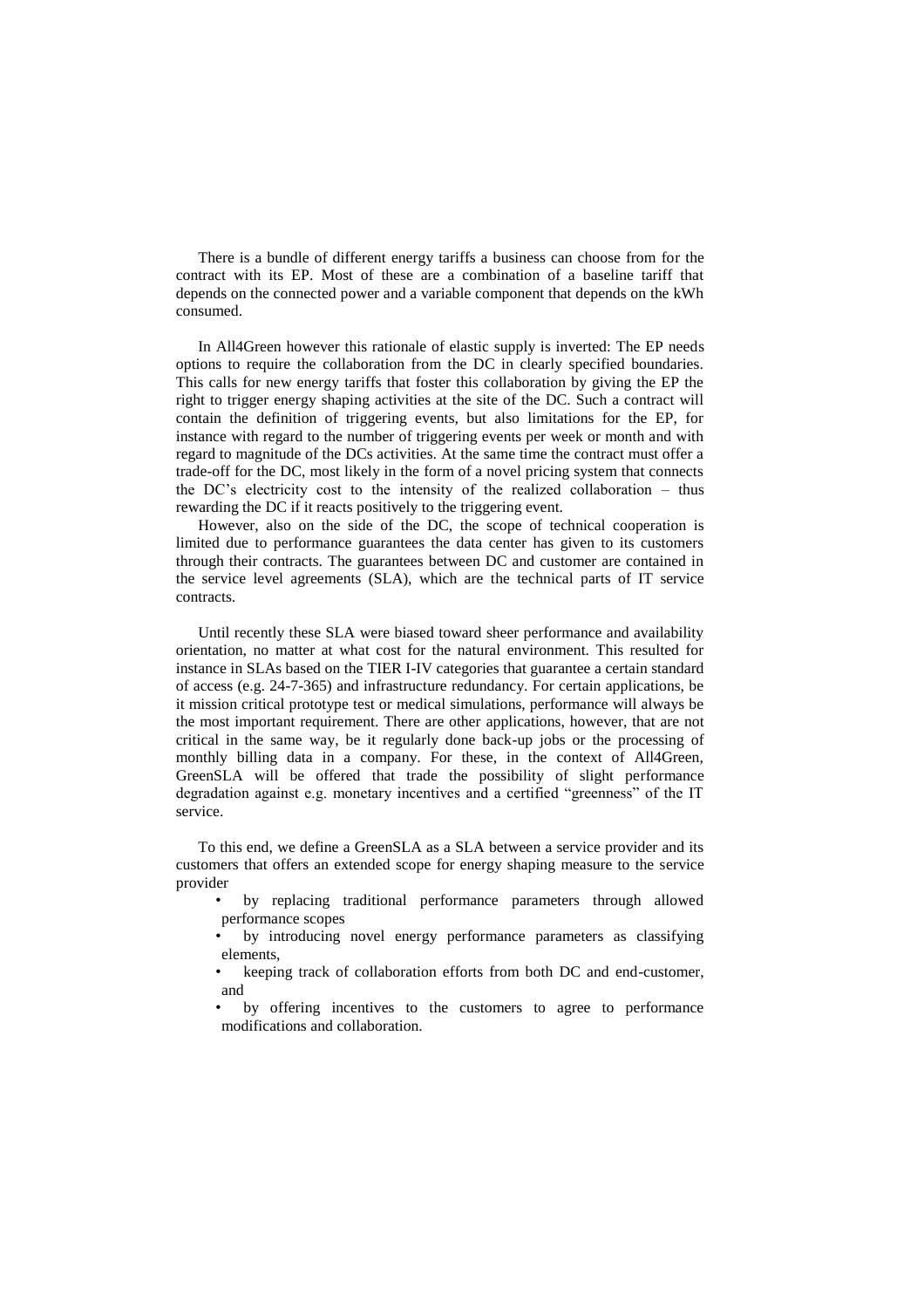If a customer of a bank, e.g., agrees to such a GreenSLA, the fees for her bank account will be reduced – at the expense of an increased waiting time for bank services like transferring money etc.This concept was first introduced in the context of energy saving measures in DCs [1],[2]. In All4Green it will be used in a different way – not only helping to reduce the energy consumed by DCs without caring for adaptation processes at the EP's site, but by supporting the DC in actively shaping its energy demand: the goal "reduce energy consumption originating in costumer/applications specified in GreenSLA" is replaced by the goal "support DC's energy shaping efforts" under certain performance constraints.

#### **5 Impact**

All4Green aims at reducing the energy consumption accountable to the DC industry through a really upheaval approach. This is an objective which in turn, if reached, may significantly benefit the global energy consumption picture. As a matter of fact, in 2008 the European DC consumption was estimated at 50 TWh, expected to rise to 100TWh by 2020, roughly the same as the electricity consumption of Portugal. So, the project targets an area where obtaining results can have a relevant impact on overall sustainability.

Up to date, the energy saving (or emission saving) goals have been pursued through sectorial approaches, where each of the involved actors put forth its own instruments and action plans, looking at a reduction of its own consumption which didn't take into account nor tried to exploit the interactions with the other players of the DC supply chain. Nevertheless, acting in self-standing way can't avoid the occurrence of boundary and/or abnormal operation conditions, which, even if transient, can have a significant negative impact on the big energy consumption picture. Demand peaks are one of the most common and simple cases in point: peak energy conversion is ineffective ("rich" in CO2 and "poor" in efficiency terms). For instance, to produce 1MW from diesel fueled equipment (typically used during peak loads) requires approx. 250ltr/h, which means about 700 kg CO2 /h emission.

All4Green wants to minimize the negative impact of the above cases by developing technologies supporting an active cooperation among all the ecosystem actors (EPs, DC operators, and EUs), with the common purpose to control energy demand, and by this means obtain an overall energy saving around 10% for the system as a whole. This saving doesn't overlap with the ones you can achieve through self-standing improvements, on the contrary adds on to that, and can in general be applied even to ecosystems where ICT equipment, DC facilities and/or energy sources have not reached an intrinsic good level of efficiency yet.

A second positive effect of All4Green is to increase the percentage of renewable energy that can be fed into the electricity grid. Nowadays, to some degree due to their reduced constancy and predictability, solar or wind energy produced cannot be fully utilized because the power supply voltage is already at maximum. In Germany, for instance, a solar power plant with more than 100MW connection power is legally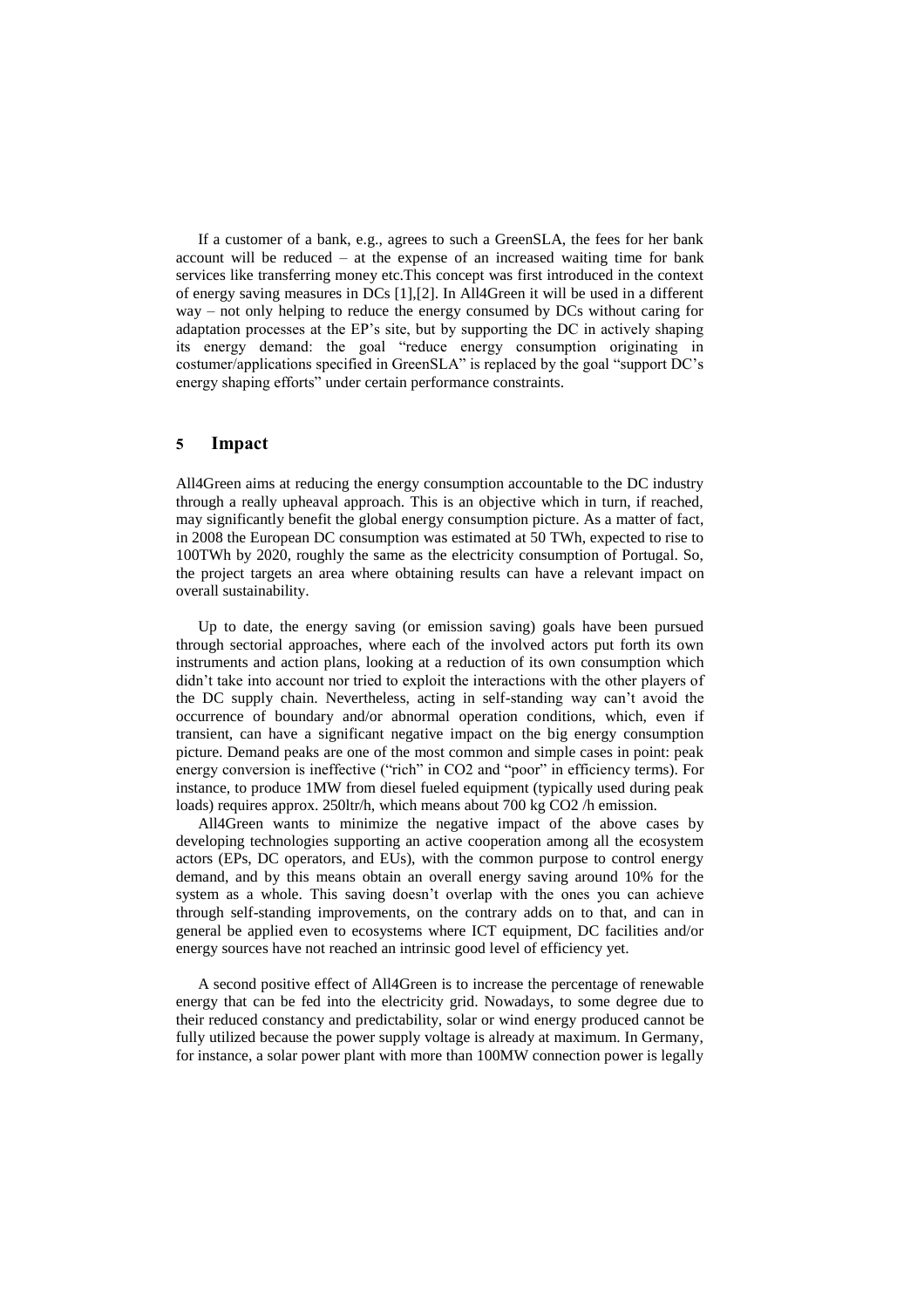required to be detachable due to grid stability issues! Through the joint demand control mechanisms offered by All4Green, this problem can be much better tackled.

In terms of energy consumption management on the DC side, All4Green can positively impact two areas:

1. It can provide verifiable and transparent methods of measuring energy performance, by developing new metrics that encompass the whole value network aggregating ICT EU, DC and EP (and subsets thereof). These metrics will be developed in a way to show if the energy savings (triggered via technical changes, or economic incentives within the eco-system like Green-SLAs), materialize as real reductions of inputs of energy carriers into the technical and economic metabolism.

2. It can offer quantifiable and significant reduction of energy consumption and CO2 emissions, achieved through ICT. The reduction of energy consumption that can be achieved through ICT depends largely on:

The freedom DCs have in performing local optimizations by using Green-SLAs as contracts between ICT users and DCs. Inside ordinary DCs 10% to 20% energy savings can be realized during certain time periods, particularly by DCs offering services to geographically concentrated users, on top of traditional strategies/policies already in place (that work with standard SLAs).

The reduction of energy demand from non-renewable sources at the very beginning of the energy value chain: savings that can be transported to the origin of energy conversion are magnified from the environmental perspective. The collaboration between DC and power provider can result in a temporary 10%-20% reduction of the DC energy demand, typically by delaying or slowing down some activities, to help power providers manage energy consumption peaks.

The ability to "migrate" workload across the DCF can reduce the transport needs of energy from remote providers, and thus avoid the 10% energy transport overheads.

If this vision is projected to all the European DCs (a very strong assumption), this would mean that through a well-working collaboration mechanism within the DC eco system, the huge amount of roughly 2000 t CO2e could be avoided by integrating the necessary energy consumption into the base or medium load instead of "producing" extra inefficient and dirty peak load energy which is about what 20.000 German families consume in those 2 hours!<sup>3</sup>

### **6 Summary and Conclusions**

This paper has presented a novel idea to face current and future problems caused by the ongoing energy transition. While more and more regenerative energy is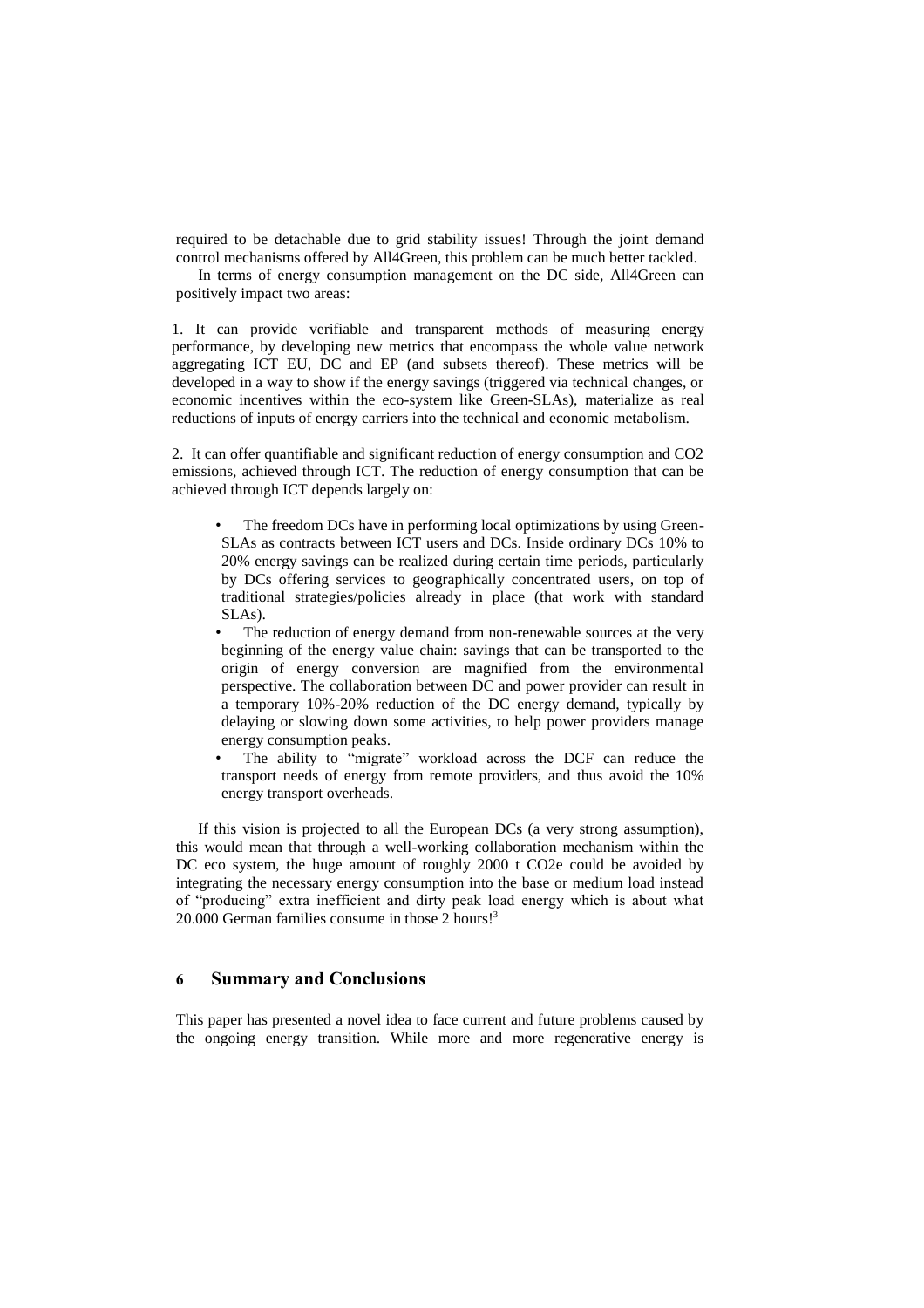produced and the production of nuclear power may be reduced in the future, new technologies are needed to keep the power grid stable.

The arising problems of energy production have been discussed in detail in this paper and the collaboration between energy producers, energy consumers, and finally their end-customers has been identified as feasible approach to customize energy demand with respect to the dynamic supply of energy. Especially, the energy-related eco-system of data centers has been looked at in detail, consisting of the energy provider, the data center and the end-customer of the data center. The paper has presented mechanisms as virtualization, consolidation, federation of data centers, and management of cooling systems and UPS that are able to achieve a high flexibility of energy demand within the data center. This flexibility can be used by the energy provider to adjust energy demand to the current availability of regenerative energy and to shave peaks in power demand to keep the power grid in a stable situation.

Furthermore, the paper has discussed incentives (as green SLAs) that are necessary to enable the needed collaboration within the energy-based eco-system of the data center. Finally the paper has discussed the possible impact of the suggested approach and presented the possible positive outcomes of the project All4Green.

**Acknowledgments.** This research has been carried out within the European Project All4Green (FP7-ICT-2011-6.2): [www.all4green-project.eu.](http://www.all4green-project.eu/) We acknowledge financial support from European Commission for project grant#288674 – All4Green: Active collaboration in DC ecosystem to reduce energy consumption and GHG emissions.

# **References**

- 1. Klingert, S. and Bunse, C., GreenSLAs for Energy Efficient Scheduling. Proceedings of the COST Action IC0804 on Energy Efficiency in Large Scale Distributed Systems  $-2<sup>nd</sup>$  Year, 2011
- 2. Klingert S., Schulze T. And Bunse C., 2011. Managing Energy-Efficiency by Utilizing GreenSLAs. In Proceedings of E-Energy Conference 2011, New York.
- 3. Djemame, K.; Lawrence, A.; Wäldrich, O.; Ziegler, W.; Zsigri, C.: Using service level agreements for ptimizing cloud infrastructure. In: Cezon, M.: Towards a service-based internet: ServiceWave. Berlin: Springer, 2011, pp. 38- 49
- 4. Sakellarriou, R., Yarmolenko, V., 2009. Job Scheduling on the Grid: Towards SLA-Based Scheduling. In Lucio Grandinetti (editor), High Performance Comp. And Grids in Action, Vol. 16 in Adv. In Parallel Comp.
- 5. Laszewski, G. and Wang, L., 2010. GreenIT Service Level Agreements. Grids and Service-Oriented Architectures for Service Level Agreements, pages 77-88, 2010